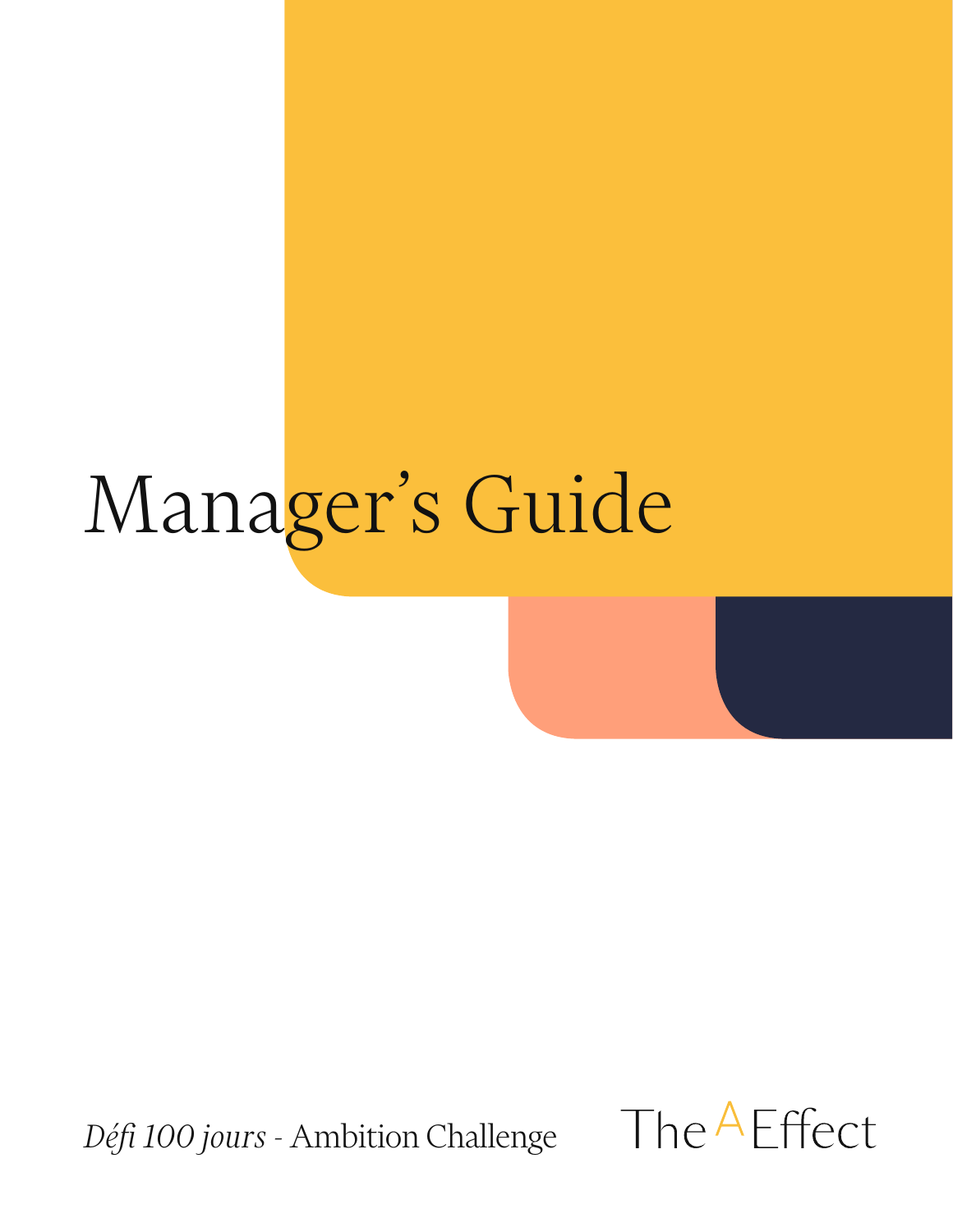#### Dear Partner,

We are pleased to count you among those who are committed to fostering female talent in their organizations.

One or several employees from your organization are currently participating in a program provided by The A Effect. They are about to embark on an innovative experience that has consistently demonstrated its ability to help change behaviours that will prompt them to take impactful actions. For some, these changes will result in significant career advancement, for others, changes will occur through strong leadership within the organization, ultimately contributing to collective success.

Although these are turnkey programs, your support as a manager is crucial to the employees' overall experience. This guide will help you understand the key elements of this program, whith a few steps that you can take to reinforce your employees' learning and better support them in their professional development.

#### The A Effect Team

The professional development programs aim to help participants reshape their mindsets and adopt new behaviours so they can better demonstrate their ambition and maximize their talents for the benefit of the whole company.

## The programs accelerate the development of three key pillars:

1 **Confidence:** Boosting self-confidence

2 Risk-taking: Learning strategic risk management

3 **Influence:** Building a solid business network and developing political acumen

The A Effect's programs are based on a unique methodology that combines various learning strategies to reinforce the acquisition of new behaviours. Full details are available in the **Program Guide.**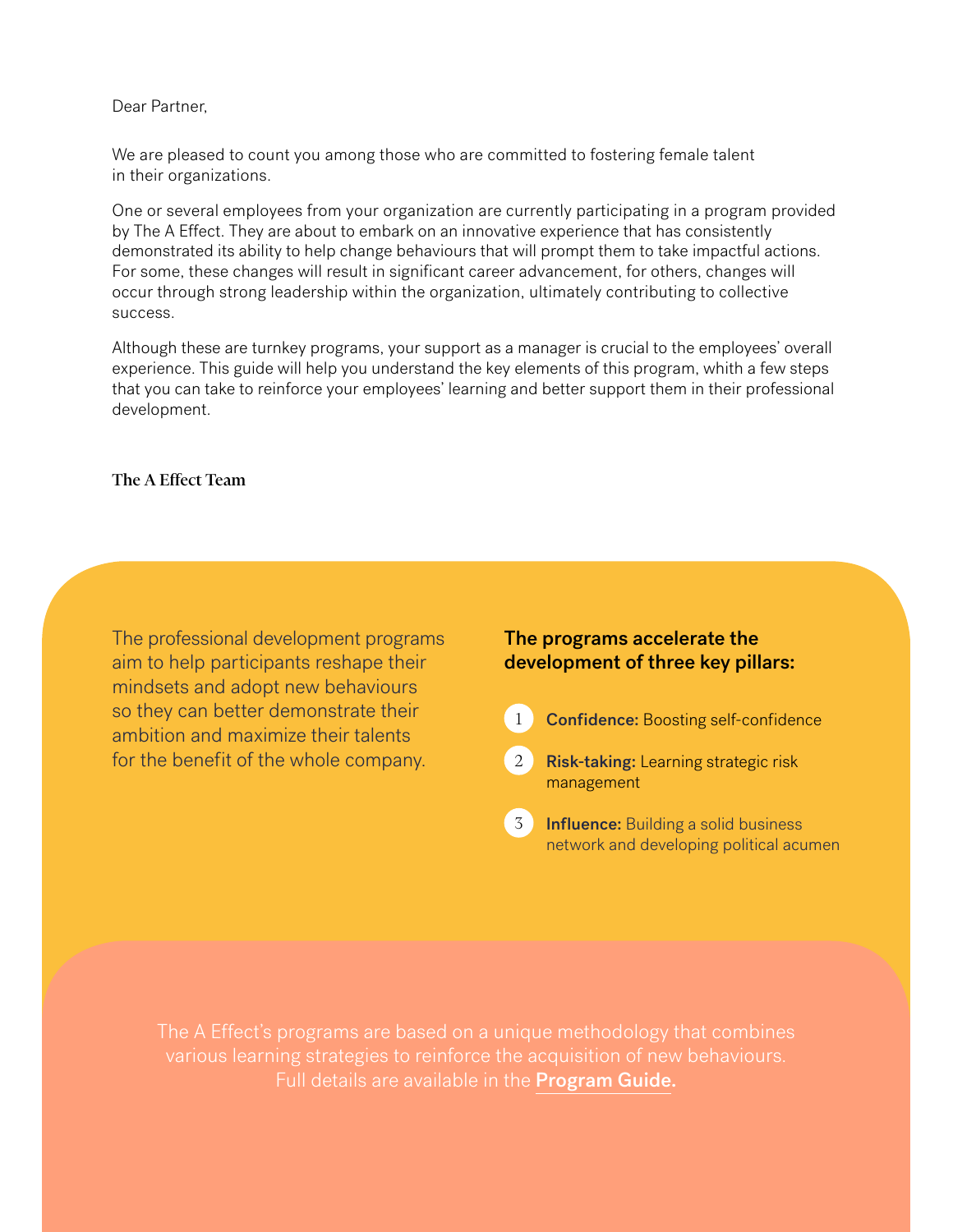## Ways that you can support your employee(s)

We recommend setting up three 20-minute meetings with your employee(s) to discuss each of the program pillars. If you have several employees taking part in the program, these meetings could take place as a group.

## Confidence pillar

## Meeting at the end of month 1

During the first month, participants are invited to think about imposter syndrome, a feeling of self-doubt that can create barriers to success.

## Suggested talking points:

- Share a moment from your career when you felt like an impostor and then ask: How have you experienced imposter syndrome as a barrier to your development?
- What part do you see yourself playing in the next five years? What barriers or challenges do you foresee in terms of achieving this goal?
- How would you describe your professional ambition? What limitations or fears may keep you from fulfilling your ambitions at work?

## Risk-taking pillar Meeting at the end of month 2

The second month focuses on the mindset needed to better handle risk. We discuss the difference between a "Play to Win" and a "Play Not to Lose" mindset. Participants also attend a workshop to learn how to put negotiation tactics to work.

## Suggested talking points:

- How do you handle a situation where risk is involved? What blocks you in those moments?
- Do you have more of a "Playing to Win" or a "Playing Not to Lose" mindset?